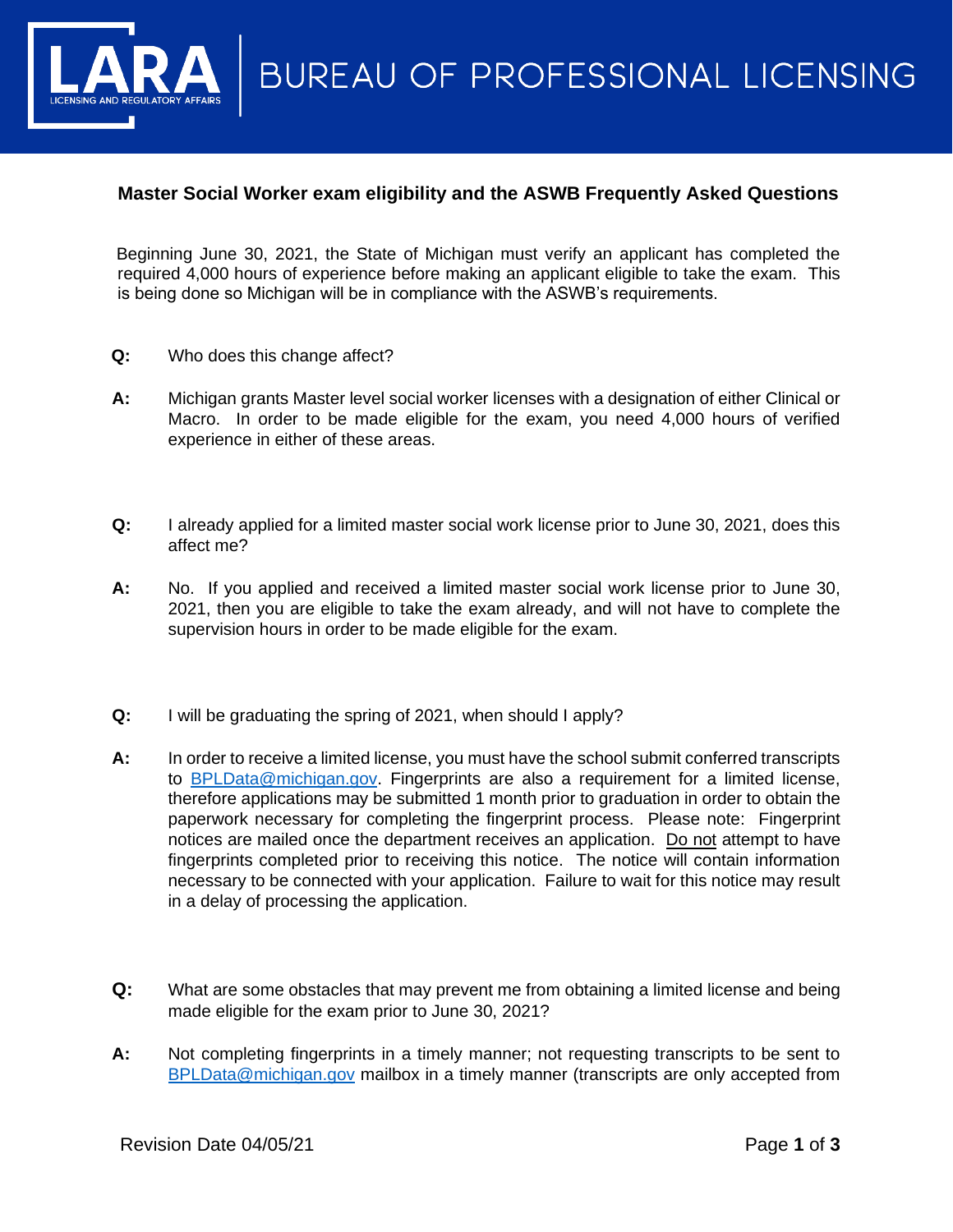## **Master Social Worker exam eligibility and the ASWB Frequently Asked Questions**

the school); Not mailing the application in timely; Failure to completely fill out the application including signature.

- **Q:** Does this change with the ASWB affect someone who is applying for a bachelor social worker license?
- **A:** No. Only the master social worker applicant since Michigan requires specific designations (Clinical or Macro) for licensure.
- **Q:** How do I apply for the limited license?
- **A:** Applications are available on our website at [www.michigan.gov/bpl](http://www.michigan.gov/bpl) under the Health Licensing (Apply & Renew) box, then by selecting the Social Work link under Licensed Health Professionals. The application must be mailed with check or money order, to the address in the upper right-hand corner. Applications CANNOT be emailed or faxed to BPL.
- **Q:** Is there a way to know my application has been received and check the status of my application?
- **A:** Once your application has been received by the Bureau of Professional Licensing, you will receive an application confirmation letter by mail that contains your Customer ID number. The Customer ID number will allow you to check the status of your application at [www.michigan.gov/appstatus.](http://www.michigan.gov/appstatus)
- **Q:** If I was eligible to take the exam, and did not receive a passing score, will I remain eligible to test?
- **A:** Yes. Once you have been made eligible, you will be eligible for 5 years. If you didn't receive a passing score, you will remain eligible however, you will need to follow the ASWB's rules for retesting.
- **Q:** After June 30, 2021 how long do I have to obtain the 4,000 hours of experience?
- **A:** Only those hours acquired under the supervision of a Master Social Worker are counted towards the 4,000 hour requirement, and can only be counted while you hold an Active Limited license. You should not apply or renew a limited license unless you are able to